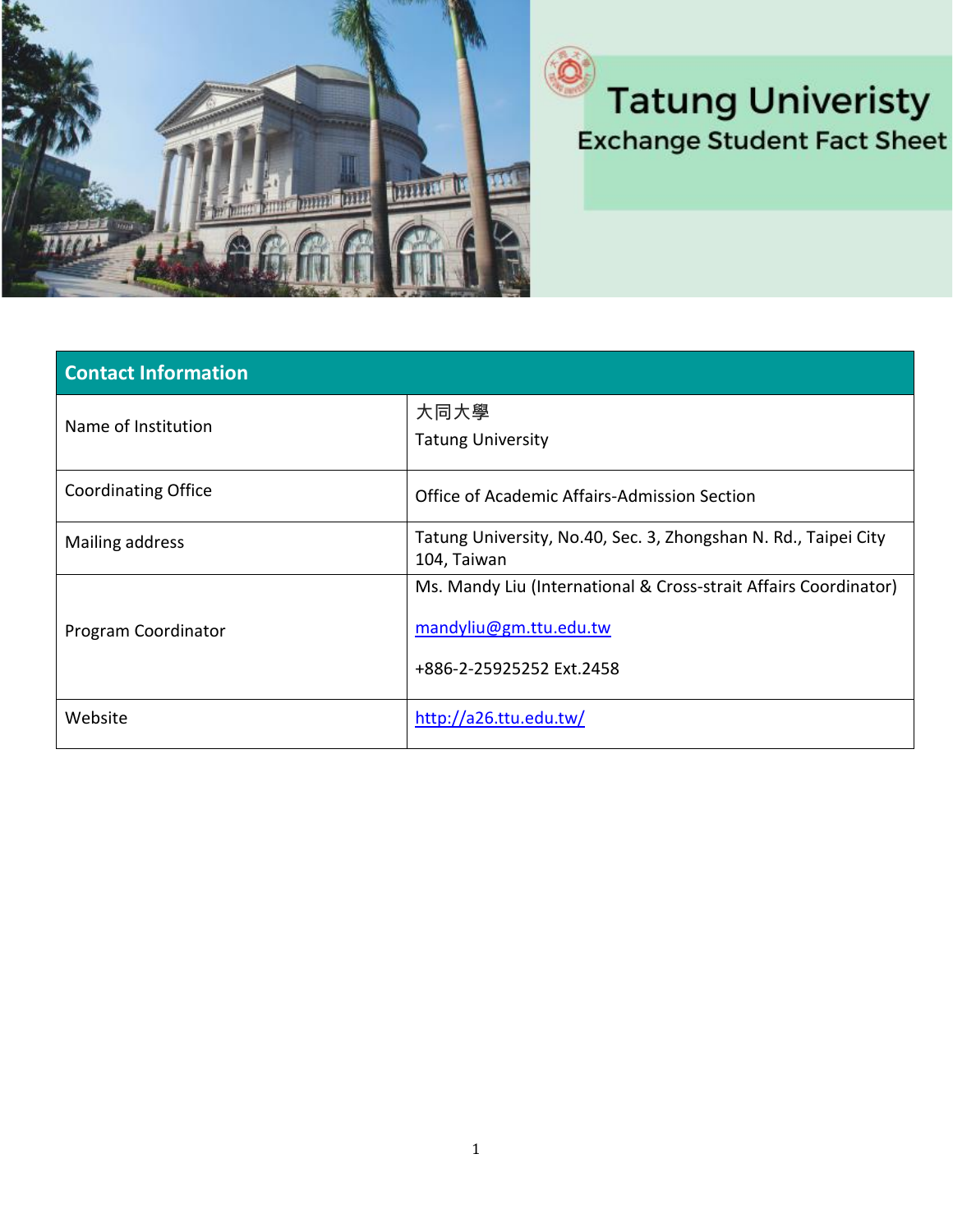| <b>General Information</b>           |                                                                                                                                                                                                                                                                                                                                                                                                                                                                                                                                                  |  |
|--------------------------------------|--------------------------------------------------------------------------------------------------------------------------------------------------------------------------------------------------------------------------------------------------------------------------------------------------------------------------------------------------------------------------------------------------------------------------------------------------------------------------------------------------------------------------------------------------|--|
| Academic calendar                    | Fall Semester: The middle of September - The End of January                                                                                                                                                                                                                                                                                                                                                                                                                                                                                      |  |
|                                      | Spring Semester: The middle of February - The End of June                                                                                                                                                                                                                                                                                                                                                                                                                                                                                        |  |
| Length of Study                      | ■One semester                                                                                                                                                                                                                                                                                                                                                                                                                                                                                                                                    |  |
|                                      | ■One year                                                                                                                                                                                                                                                                                                                                                                                                                                                                                                                                        |  |
| List of Departments/Faculties        | Undergraduate&GraduatePrograms                                                                                                                                                                                                                                                                                                                                                                                                                                                                                                                   |  |
| Accommodation                        | <b>International Dormitory</b>                                                                                                                                                                                                                                                                                                                                                                                                                                                                                                                   |  |
|                                      | 4-6 people a room                                                                                                                                                                                                                                                                                                                                                                                                                                                                                                                                |  |
|                                      | Public area in the dormitory includes: electromagnetic<br>oven, refrigerator, microwave and other facilities like<br>drinking fountains, coin-operated washing machines, spin<br>dryers, clothes fields, and toilets.                                                                                                                                                                                                                                                                                                                            |  |
| Estimated expenses in local currency | (The estimated costs are for reference only. Actual expenses<br>may vary from person to person.)<br>On-campus Accommodation fee: NT\$5000/ per month<br>(Air-conditioning fee are additionally calculated)<br>Off-campus Accommodation fee: about NT\$9000+ /per<br>month.<br>Average costs of living per month:<br>NT\$10000-15000(varies depending upon students'<br>lifestyle)<br>Cost of meal: NT\$80 - 200 per meal.<br>Students must ensure that they have sufficient financial<br>resources to cover the above costs and living expenses. |  |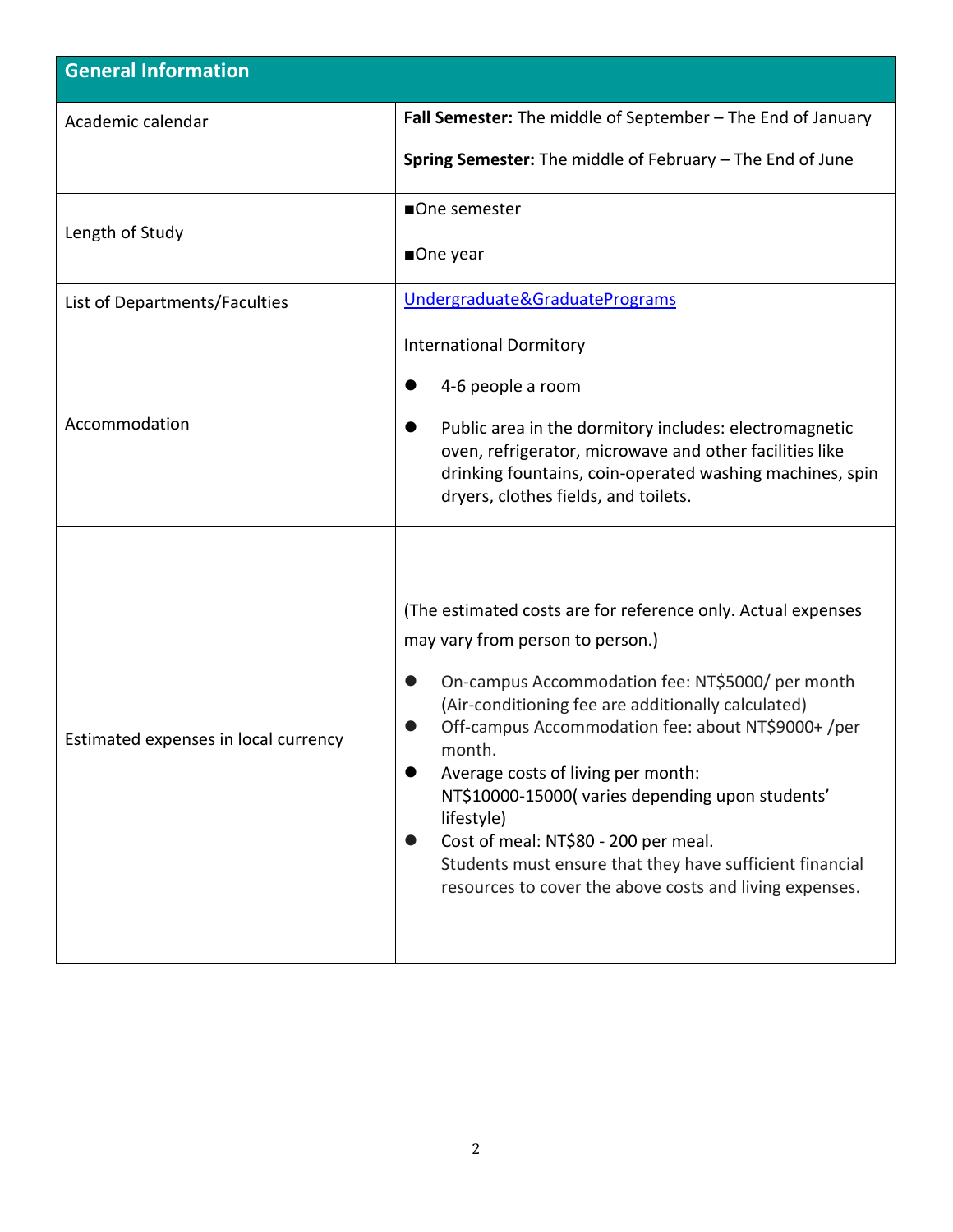| <b>Application</b>                 |                                                                                                                                                                                                                                                                                                                                                                                                            |  |
|------------------------------------|------------------------------------------------------------------------------------------------------------------------------------------------------------------------------------------------------------------------------------------------------------------------------------------------------------------------------------------------------------------------------------------------------------|--|
| Nomination & Application<br>Period | Fall Semester: February 1st -April 30th                                                                                                                                                                                                                                                                                                                                                                    |  |
|                                    | Spring Semester: August 1st- October 31st                                                                                                                                                                                                                                                                                                                                                                  |  |
| Language Requirement               | TTU does not request an official language proficiency certificate, but<br>student are required to know Chinese for attending professional courses.                                                                                                                                                                                                                                                         |  |
| <b>Application Procedure</b>       | Before you submit your application for admission to TTU, you must be<br>nominated by the exchange coordinator at your home university. Your<br>exchange coordinator will most likely have requirements for the<br>nomination process. Once you are nominated and ready to apply for<br>admission to TTU as an international exchange student, please complete<br>the <b>Online Application Form</b> first. |  |
|                                    | After finishing the online process, please submit the completed<br>application form, as well as required supporting documents (electronic<br>file) to the Admission Section at Tatung University.                                                                                                                                                                                                          |  |
|                                    | Further details regarding the application procedure, please refer to the<br>link as follow: http://a26.ttu.edu.tw/p/412-1006-602.php                                                                                                                                                                                                                                                                       |  |
| Required documents check list      | A complete application includes (in Chinese or English only):                                                                                                                                                                                                                                                                                                                                              |  |
|                                    | D Online Application Form                                                                                                                                                                                                                                                                                                                                                                                  |  |
|                                    | □ Application Form For International Exchange Student:1 original                                                                                                                                                                                                                                                                                                                                           |  |
|                                    | □ Proof of Financial Support: 1 original                                                                                                                                                                                                                                                                                                                                                                   |  |
|                                    | □ Recommendation Letter: 2 original                                                                                                                                                                                                                                                                                                                                                                        |  |
|                                    | □ Official School Transcript: 1 original                                                                                                                                                                                                                                                                                                                                                                   |  |
|                                    | □ Agreement to Release Liability: 1                                                                                                                                                                                                                                                                                                                                                                        |  |
|                                    | □ One passport size photograph: 1                                                                                                                                                                                                                                                                                                                                                                          |  |
|                                    | $\Box$ Study Plan (including the time period that you plan on fulfilling the<br>curriculum requirements and direction of your study. If you wish to take<br>Chinese language courses or to participate in internship program, please<br>indicate in your plan.)                                                                                                                                            |  |